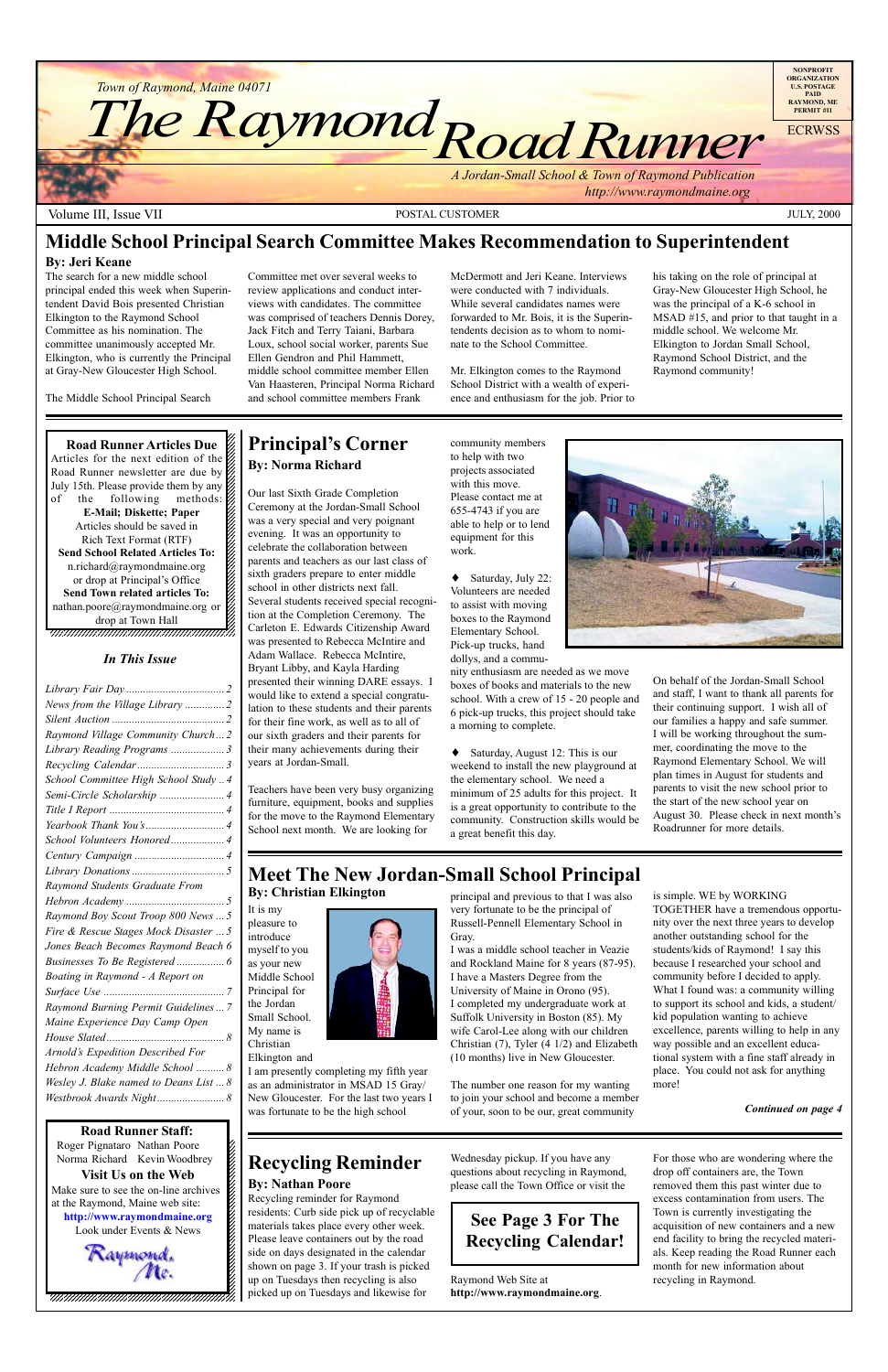| <b>July 2000</b>                                                                                                                                |               |                                                                    |                             |                                                                                            |               | <b>Events and Meeting Schedule</b>  |
|-------------------------------------------------------------------------------------------------------------------------------------------------|---------------|--------------------------------------------------------------------|-----------------------------|--------------------------------------------------------------------------------------------|---------------|-------------------------------------|
| <b>SUNDAY</b>                                                                                                                                   | <b>MONDAY</b> | <b>TUESDAY</b>                                                     | <b>WEDNESDAY</b>            | <b>THURSDAY</b>                                                                            | <b>FRIDAY</b> | <b>SATURDAY</b>                     |
| <b>TH=Town Hall</b><br><b>JS=Jordan-Small</b><br><b>KC=Kokatosi Campgnd</b><br>TG=Town Garage RT85<br><b>FB=Fire Barn</b><br>VL=Village Library |               |                                                                    |                             |                                                                                            |               | <b>TOWN OFFICE</b><br><b>CLOSED</b> |
| $\mathbf{2}$                                                                                                                                    | 3             | 4<br><b>TOWN OFFICE</b><br><b>CLOSED</b><br><b>INDEPENENCE DAY</b> | 5<br>7:00PM TH<br>Selectmen | 6<br><b>10:00AM VL</b><br>Story Time<br>10:00AM VL<br>Baby Time<br>6:30PM KC<br>Lions Club |               | 8:00AM-1:00PM JS<br>Library Fair    |

| $\mathbf{9}$                                    | 10                                           | 11 Recycling Pickup          | 12 Recycling Pickup<br>7:00PM TH<br>Planning Board                                                                                 | 13<br>10:00AM VL<br>Story Time<br>10:00AM VL<br>Baby Time                                    | 14                                                 | 15<br>9:00AM-4:00PM VL<br><b>Book Sale</b><br>Thru Mid-August |
|-------------------------------------------------|----------------------------------------------|------------------------------|------------------------------------------------------------------------------------------------------------------------------------|----------------------------------------------------------------------------------------------|----------------------------------------------------|---------------------------------------------------------------|
| 16                                              | 17<br>7:00PM VL<br><b>Historical Society</b> | 18<br>7:00PM TH<br>Selectmen | 19                                                                                                                                 | 20<br>10:00AM VL<br>Story Time<br>10:00AM VL<br>Baby Time<br>6:30PM KC<br>Lions Club         | 21                                                 | 22                                                            |
|                                                 |                                              |                              |                                                                                                                                    |                                                                                              |                                                    |                                                               |
| 23<br>10:00AM TH<br>Appleals Board<br>Site Walk | 24                                           | 25 Recycling Pickup          | 26 Recycling Pickup<br>7:00PM JS<br>School Committee<br>7:30PM FB<br><b>Ladies Auxiliary</b><br>7:00PM VL<br>Library Board Meeting | 27<br>10:00AM VL<br>Story Time<br>10:00AM VL<br>Baby Time<br>7:00PM TH<br>Cemetery Committee | 28<br>Appeals Board Deadline<br>for August Meeting | 29                                                            |

# **News from the Raymond Village Library**

Picture this.... twenty-three framed or matted original fine works of art by some of the most talented local artists to be auctioned at the annual Raymond Village Library Fair. This will be held at the Jordan Small School on July 8 from 8 A.M. until 1 P.M.

The Book Sale begins at the Raymond Village Library on July 15, 9 A.M. to 4 P.M. From 9 A.M. to 10 A.M. the Children's room will be opened to children exclusively. The sale will continue during regular library hours into August.

New library hours begin July 1st. Monday and Wednesday 2 P.M. to 8 P.M., Thursday and Saturday 9 A. M. to noon and Sunday 11 A.M. to 6 P.M.. We hope these additional hours will help serve more of our patrons.

The Children's Story Time on Thursdays will now begin at 10 A.M., instead of 9:30 A.M.. Baby Time on Thursdays will also begin at 10 A.M. These are held at the Raymond Village Library and will continue through the summer. The Story Time topics for July include Favorite Stories and Authors (classics and reader favorites) **Takeouts Available Library patrons admire artwork, which will be Library patrons admire artwork, which will be Library patrons admire artwork, which will be** 

# **Library Fair Day**

July 8 is the day ! ! Be sure to mark it on your calendars and plan to be at the Jordan Small School between the hours of 8 A.M. to 1 P.M. There you'll find flocks of flowers and plants, tons of treasures, a bevy of books at bargain prices. There will also be games galore, toys and puzzles for the children, lots of fabulous food, and a cool cookie walk.

The Silent auction this year will feature wonderful artwork by local artists and new items and services donated by local merchants. Breakfast and luncheon will be available.

### **Silent Auction**

These beautiful pictures have been donated by the following artists: Carol Griggs, Waldo Preble, Alan Shadbolt, Charlotte Hewson, Tess Ingraham, Kathy Dodge, Sondra Levy, Martha Whitten Ladd, Florence Cooper, Peg MacKay, Lynda Wilson, Naomi Chase, Andrea Dacko, Patou McIsaac, Donna Kantor, Charlene Lee, Dr. Daniel Kahn, Joyce Mastro, Dick Anzelc, Pat Riley, and Shirley Fearon.

These paintings are now on exhibit at the library until the Fair on July 8. If you are unable to attend the Fair, but would like to bid on any one of the pictures, there are bid sheets at the library for your convenience.



# **Pot Roast Supper**

**Raymond Village Community Church**

**3rd Saturday each month (March thru October)**

**4:30 P.M. to 6:00 P.M.**

**Pot Roast, Potatoes, Carrots, Green Beans, Gravy Biscuits, Beverages and Dessert**

**Handicap Accessible**

*available at the Silent Auction at Jordan-Small School on July 8th.*



*Allison and Julia play with books and toys like the ones available at the Raymond Village Library Fair on July 8th.*

This isn't just Fair - This is going to be GREAT! !!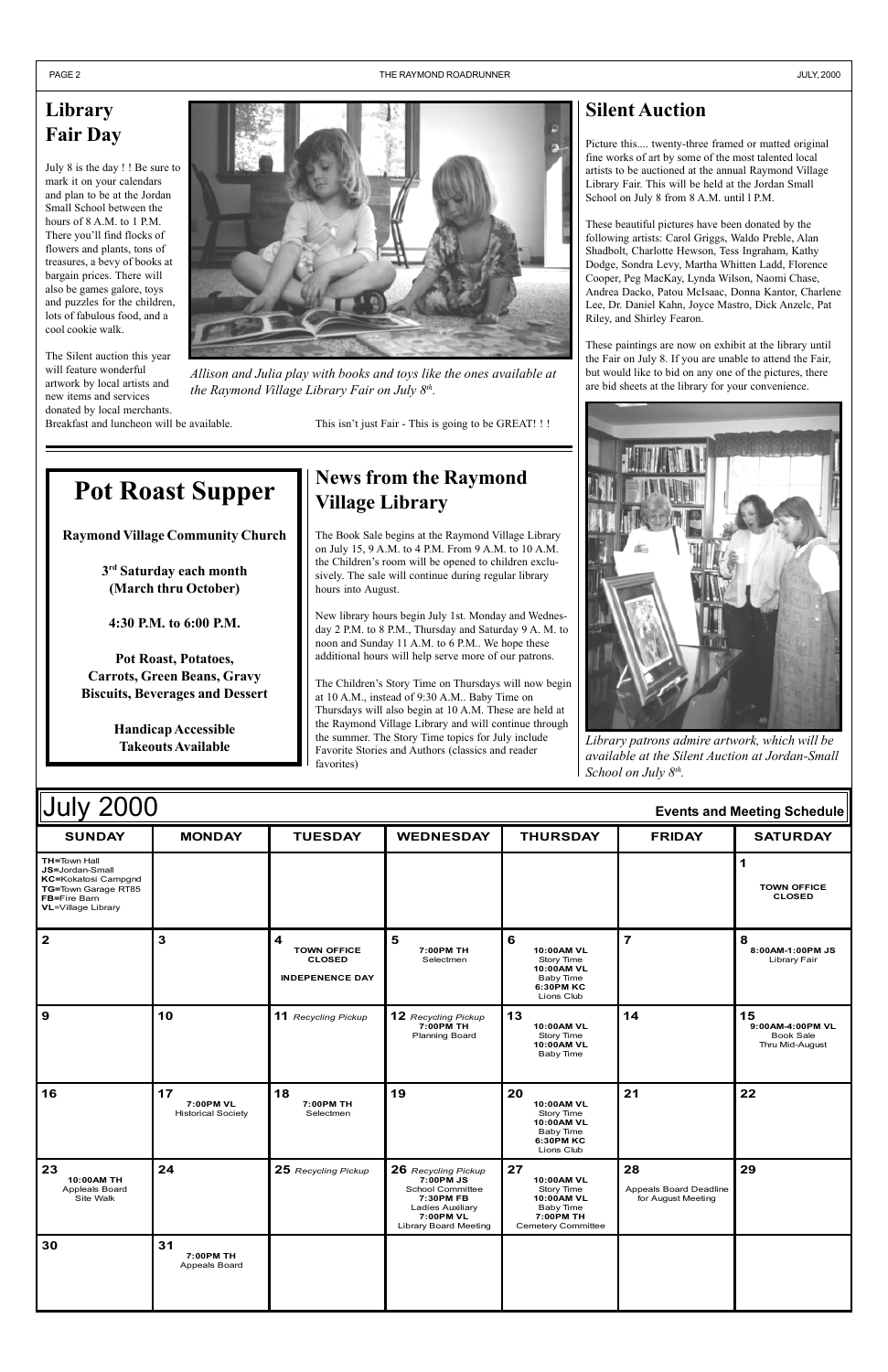|                | July           |    |    |                 |                |                |    | August         |                |                |                |             |                |                | September      |          |                 |                |    |                |
|----------------|----------------|----|----|-----------------|----------------|----------------|----|----------------|----------------|----------------|----------------|-------------|----------------|----------------|----------------|----------|-----------------|----------------|----|----------------|
| S              | M              | T  | W  | T               | F              | S              | S  | M              | T              | W              | T              | $\mathsf F$ | S              | S              | M              | T        | W               | T              | F  | S              |
|                |                |    |    |                 |                | 1              |    |                | $\mathbf 1$    | $\overline{2}$ | 3              | 4           | 5              |                |                |          |                 |                | 1  | $\overline{2}$ |
| $\overline{2}$ | $\mathbf{3}$   | 4  | 5  | 6               | $\overline{7}$ | 8              | 6  | $\overline{7}$ | 8              | 9              | 10             | 11          | 12             | $\mathbf{3}$   | $\overline{4}$ | 5        | 6               | $\overline{7}$ | 8  | 9              |
| 9              | 10             | 11 | 12 | 13              | 14             | 15             | 13 | 14             | 15             | 16             | 17             | 18          | 19             | 10             | 11             | 12       | 13              | 14             | 15 | 16             |
| 16             | 17             | 18 | 19 | 20              | 21             | 22             | 20 | 21             | 22             | 23             | 24             | 25          | 26             | 17             | 18             | 19       | 20              | 21             | 22 | 23             |
| 23             | 24             | 25 | 26 | 27              | 28             | 29             | 27 | 28             | 29             | 30             | 31             |             |                | 24             | 25             | 26       | 27              | 28             | 29 | 30             |
| 30             | 31             |    |    |                 |                |                |    |                |                |                |                |             |                |                |                |          |                 |                |    |                |
|                | October        |    |    |                 |                |                |    |                | November       |                |                |             |                |                |                | December |                 |                |    |                |
| S              | M              | T  | W  | T               | F              | S              | S  | M              | T              | W              | T              | F           | S              | S              | M              | T        | W               | T              | F  | S              |
| 1              | $\overline{2}$ | 3  | 4  | 5               | 6              | $\overline{7}$ |    |                |                | $\mathbf 1$    | $\overline{2}$ | 3           | $\overline{4}$ |                |                |          |                 |                | 1  | $\overline{2}$ |
| 8              | 9              | 10 | 11 | 12 <sub>2</sub> | 13             | 14             | 5  | 6              | $\overline{7}$ | 8              | 9              | 10          | 11             | $\overline{3}$ | $\overline{4}$ | 5        | $6\phantom{1}6$ | $\overline{7}$ | 8  | 9              |
| 15             | 16             | 17 | 18 | 19              | 20             | 21             | 12 | 13             | 14             | 15             | 16             | 17          | 18             | 10             | 11             | 12       | 13              | 14             | 15 | 16             |
| 22             | 23             | 24 | 25 | 26              | 27             | 28             | 19 | 20             | 21             | 22             | 23             | 24          | 25             | 17             | 18             | 19       | 20              | 21             | 22 | 23             |
| 29             | 30             | 31 |    |                 |                |                | 26 | 27             | 28             | 29             | 30             |             |                | 24             | 25             | 26       | 27              | 28             | 29 | 30             |
|                |                |    |    |                 |                |                |    |                |                |                |                |             |                | 31             |                |          |                 |                |    |                |

Youth Sunday School (7<sup>th</sup> thru 12<sup>th</sup> Grade) **4th Sunday of the month at 10:00 A.M.**

Youth Group (7<sup>th</sup> through 12<sup>th</sup> Grades) meets **2nd Sunday of the month - Time TBA**

### **Raymond Village Community Church**

**United Church of Christ**

**Main Street, Raymond 207-655-7749 Rev. Dr. Richard Tulip**

**Worship 10:00 A.M.**

**Sanctuary Handicap Accessible**

**Adult Sunday School: 8:45 A.M. Sundays**

**Sunday School Preschool thru 6th Grade 10:00 A.M.**

**Choir Practice: Tuesdays at 7:00 P.M. and before worship on Sundays**

### **East Raymond Church**

From July 31<sup>st</sup> through August 26<sup>th</sup>, join the World Travelers as our friendly travel agents guide you on an international tour to exotic places. Get your passport and plan your trip. Design picture postcards and collect souvenirs. Make a flag, join our international parade, hear music from different countries and taste foods from other lands at our "international gala" on August 28<sup>th</sup>. Be a globe-trotter this summer, discover **Books: Your Ticket to the World!**

> The East Raymond Church on Route 85 is open for the summer season.

> > 8:30 AM services

Rev. Dr. Carol Kerr, Pastor.

# Recycling 2000 **Recycling Pickup Days Are Shaded Gray**

# **SUMMER READING PROGRAMS AT THE RAYMOND VILLAGE LIBRARY**

### Readers of all ages, join us at the Raymond Village Library this summer for two months of Summer reading fun!

**PHONE NUMBER: PARENT'S SIGNATURE:** 

**From June 26th through July 22nd,** join the Space Cadets and learn fascinating details about our solar system, the stars and space exploration. Build a spacecraft. Create your own planet for our intergalactic library display. Enjoy space foods and drinks and launch your own rockets at our "space party" on July 24th. Don't countdown the summer with nothing to do. You'll have a blast right here when you Space Out at the **Library!**

Joining is easy! Send in the enrollment form, and during the first week of each unit, stop by the library for your start up package. Each week, when you bring back the books you've read and had them recorded in your reading log, there will be activities or projects available for you to pick up and complete at home. You can stop by the library at your convenience anytime during the week to participate. At the end of each unit we will have a closing party with food, participation certificates and other fun and prizes.

### **Call Lisa at 655-5076 or Marianna at 655-2266 with questions or for more information.**

\_\_\_\_\_\_\_\_\_\_\_\_\_\_\_

Return this enrollment form to your teacher or drop it off at the Raymond Village Library.

**READERíS NAME: AGE:**

**ADDRESS:**

**I would like to participate in the following Summer Reading Program(s):**

- **Space Out at the Library** (June 26 July 22)
- **Books: Your Ticket to the World (July 31 August 26)**
- **BOTH Programs**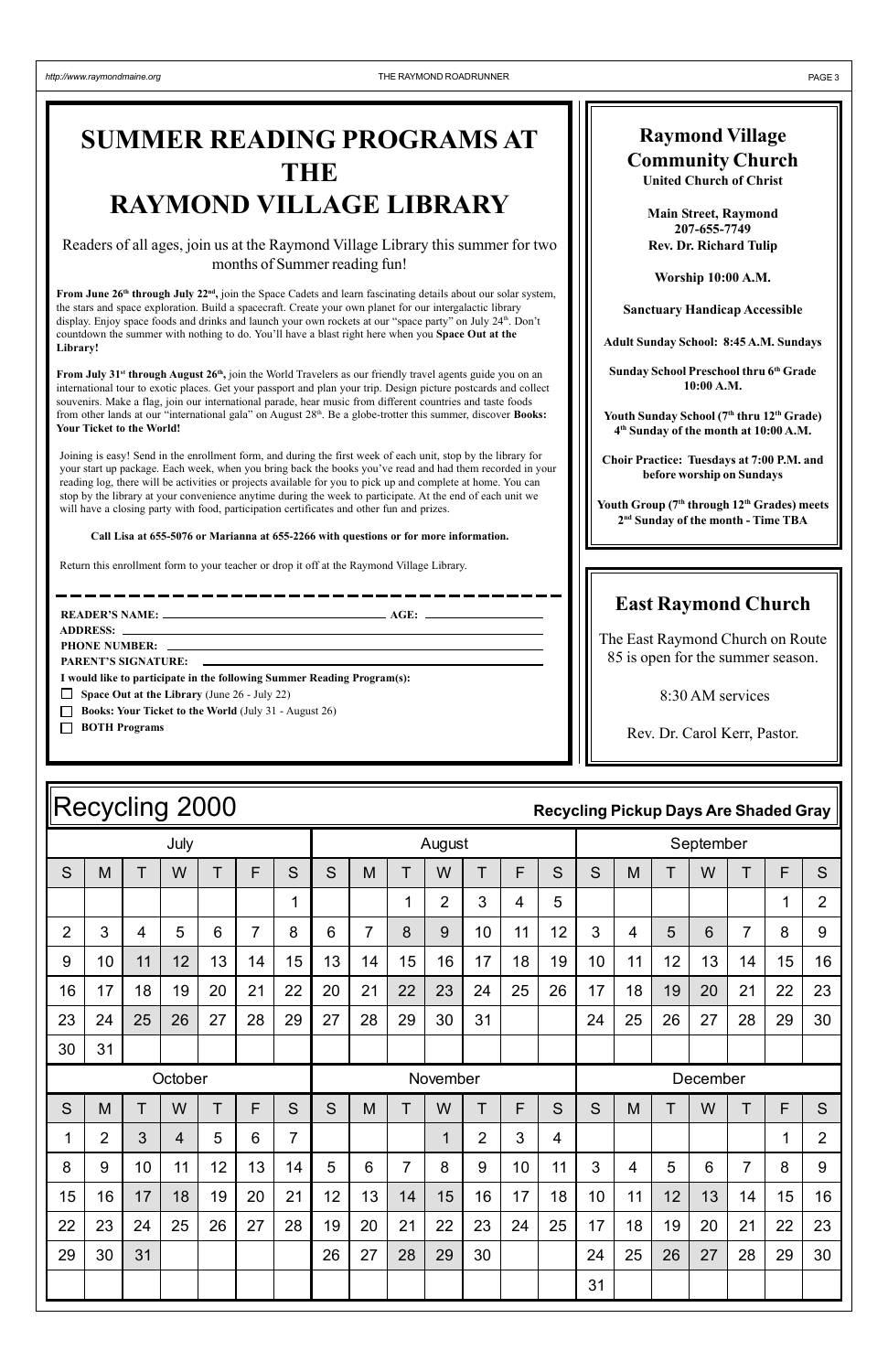The possibilities for building a student centered school based on the needs of our students/kids along with the expectations for learners in the 21st century are endless! We will look at the "Best Practices" of other successful schools in our state and country. We will base our decisions on what our program should be by looking at what our kids need to be successful! We will look at what the data and research says from other schools and find out what they have found helps students grow both intellectually and socially! Our goal will be to help our students become the best most productive citizens that they can and want to be! WE WILL develop a school with an outstanding program and staff who will strive and be committed to developing independent, productive, caring, kind and respectful thinkers (kids/citizens)!

Very truly yours, Christian Elkington ("Mr. E")

Over the last five years I have been a part of a renaissance in MSAD 15. Our schools have improved what we do for our kids because many differing parts of our communities were asked and decided to become a part of the work that needed to be done. This involvement is a main ingredient and already well embedded in Raymond. To me it spells out the road map of success that we will follow in developing the best middle school possible for our community!

I look forward and am very excited to be joining you over the summer!

*Continued from page 1*

### **Meet The New Jordan-Small School Principal**

# **Century Campaign's Final Stretch - \$5,000 Needed To Reach Our Goal**

Sharon Andrews, Jordan-Small School parent and a coordinator of the 6th grade yearbook, would like to thank the following parents and students for all of their hard work on the yearbook committee: Joyce Crockett, Dennis Dorey, Cathy Dodge, Pam Hartig, Jay Greeley, Rhonda Mayer, Barbara Loux, Cindy Merriman, Cheryl Ryan, Kathy Woodbrey, Alyssa Andrew, Sabrina Carver, Danielle Carr, Kevin Crockett, Mallory Emmertz, Erin Dodge, Kayla Harding, Victoria Hartig, Dasha Greeley, Alicia Magivney, Rachel Mayer, Nicole Ryan, Angie Scripture, Regina Wood and Adam Woodbrey. She would also like to thank the many local businesses for sponsoring them. This year's yearbook was dedicated to Mr. Ben Stevens who is retiring this year. He will be greatly missed. Best wishes to the Jordan-Small School class of 2000 and the best of luck.

### **Raymond Women's Semi-Circle Scholarship**

# **School Volunteers Honored**

The Raymond Women's Semi-Circle is pleased to announce this years winner of a \$600.00 scholarship to Mary Kate Williams a graduating Raymond senior who will be attending University of Maine-Farmington in the fall.

The Jordan-Small School faculty honored the 1999 - 2000 school volunteers at a special breakfast on May 25. This year over 135 volunteers shared their talents, interests, and expertise with students and teachers. Their efforts were very much appreciated. Donna Cox and Phyllis Hawkes were honored as outstanding volunteers. Mrs. Hawkes has been a school volunteer for a total of 31 years! We invite parents and community members to join us next fall and contribute to the schools through the Volunteer Programs at the Raymond Elementary School and the Jordan-Small School.

### **Title I Report By: Margaret Mains, Literary Specialist**

The first year we started the W.E.B. (Wonderfully Exciting Books) Program, the students collectively read 7,000 pages. Since then we have invited all Raymond students to participate.

Last spring we challenged the students to read 300,000 pages. Our final count this year was 399,461 pages! Congratulations Raymond students! Our next year's goal is to reach 500,000 pages by June 2001.

Thanks to all the parents, grandparents, relatives and friends of the Raymond community who helped these children practice reading at home. Have a safe and restful summer and keep modeling good reading habits for our young people.

# Yearbook Thank You's

On behalf of students and staff, we would like to thank the following contributors to the Raymond Elementary School Playground CENTURY CAMPAIGN. We appreciate all donations to the playground, and encourage all members of the Raymond community to join us in this fund raising campaign. We are 2/3 of the way to our goal of  $$25,000$  and will continue this campaign through the summer. Please consider a tax deductible donation to help us realize our goal of a new playground at the Raymond Elementary School.

Russ and Debbie Hutchinson and family Marianna Fenton Russ and Betty Remalia and family Doug and Laura Jo Cunningham and family New England Electric/C & R Caron Peer Council at the Jordan-Small School Time Warner Cable UnumProvident Corporation Foundation David and Ann Hurd and family David and Marianne Van Baars and family



*Inside a Kindergarten classroom in the new Raymond Elementary School*

### **School Committee Starts High School Study By: Kevin Woodbrey**

The Raymond School Committee is beginning a study of the issues in our community associated with the placement of high school students. With the opening of the new Raymond Elementary School and the conversion of the Jordan-Small School to a middle school, we feel that we have a few years to understand Raymond's short and long-term placement options.

While this has been one of the hottest topics in Raymond for many years, little has been done to provide the community with sufficient information for informed decision making. Our goal is to provide the Raymond community with the history, current status, and possible solutions to student placement in grades 9-12. We will be requesting the assistance of an independent agency,

such as the University of Southern Maine, to provide unbiased input to the project.

We hope that by posting the information we gather throughout the project on the Raymond Website, publishing it in the Road Runner, and holding public meetings, the citizens of Raymond will be able to understand and work with the School Committee to make a positive choice for long-term high school education.

# **Mark Your Calendars!**

**Dedication of the new**

**Raymond Elementary School**

**Sunday,**

**September 24, 2000**

**2:00 - 4:00 P.M.**

**Detailed information to follow in the September edition of the Road Runner.**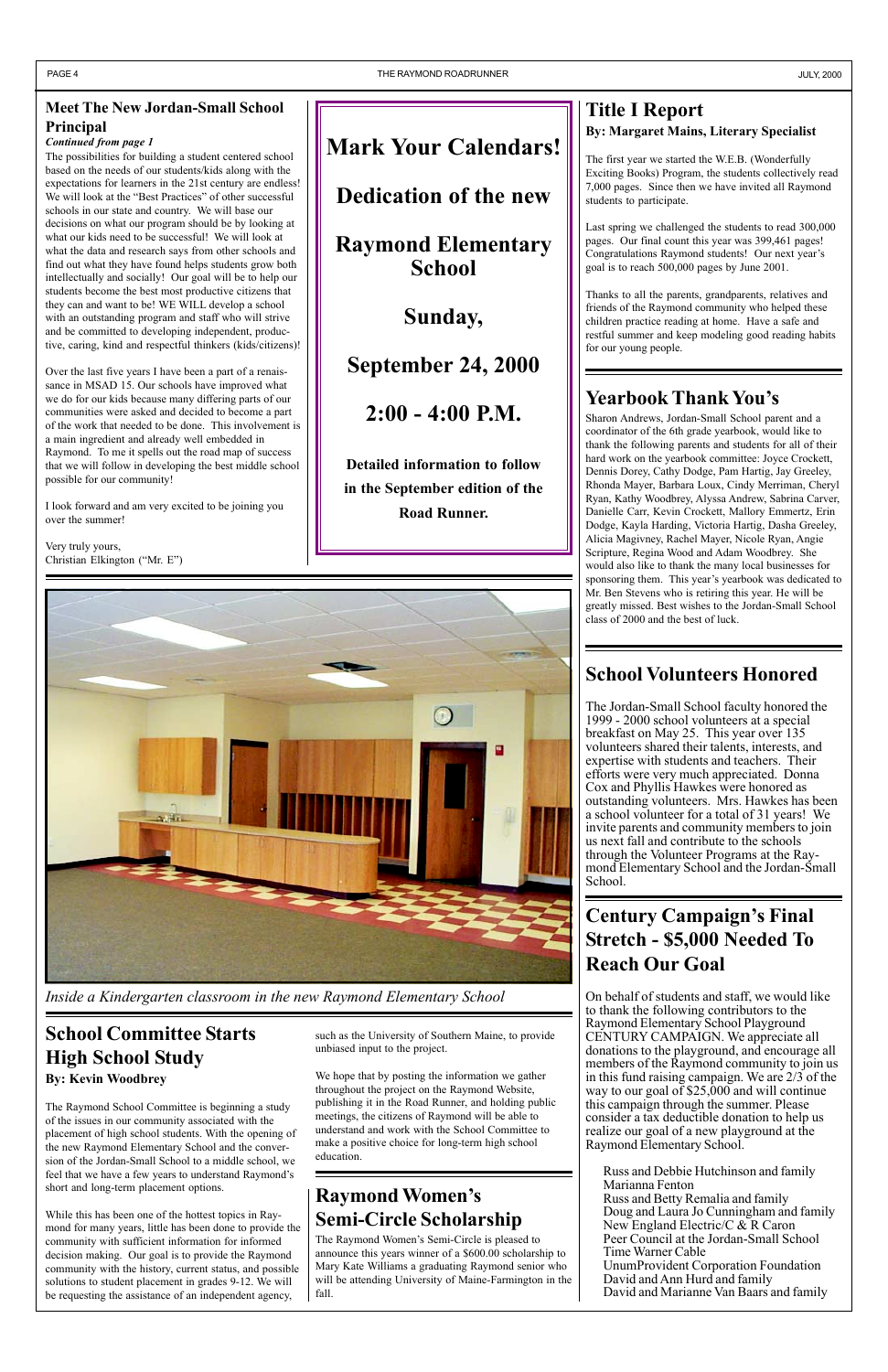On June 11, 2000 the members of the Raymond Fire Rescue Department staged a mock mass casualty disaster. With the assistance of a Raymond School Department's bus and Raymond and Westbrook junior firefighters we created a bus crash. This type of largescale crash or a disaster of similar proportions would overwhelm our usual response. This is why we train our members how to handle the "big one".

### **Raymond Fire & Rescue Stages Mock Disaster By: Chris Champagne**

This type of training included setting up command, triage of the patients, supply and resource management, use of mutual aid, and patient transport. During the course of this daylong training our members developed techniques for managing the type of calls we hope we never get. Over 120 man-hours of training were logged on Sunday.

Our next daylong training is scheduled for Sunday August 13 and will be the annual driver operator refresher. As always-interested citizens are welcome to visit, watch, or join in!

# **Raymond Boy Scout Troop 800 News**

### **By: Steve Clark, Troop 800 Scribe and John Hanley, Troop 800 Committee**

The Heritage Council Camporee was held at the Windsor Fairgrounds over the weekend of May 19, 20, and 21, 2000. It was a Pine Tree Council Camporee with participation from Casco Bay District, Kennebec Valley District, York District, Downeast District, and Abenaki District.

held Sunday, June 11<sup>th</sup> at Kings Grant. Scouts, Leaders and their families got together for some good food and to discuss and plan for the next year of Troop 800's activities. As usual preparations for the Appalachian Trail Adventure Hike up Mount Katahdin over the Labor Day weekend was one of the main subjects.

Eagle Scout ceremony for Don McKay, Saturday, July 1st, Camp Hinds at 6:00 P.M.

We learned how to tie a 1-handed bowline knot, and figure out how to carry a ball without using anything other than 4 ropes and no hands. We did an obstacle course of hurdles, tubes, belly crawling under ropes and much more. We had to cross a lava pit (not a real lava pit) by having wooden planks touching each other. There were tomahawk throwing demonstrations and log cutting demonstrations. Each patrol was responsible for preparing a "Gateway" for the entrance of their site. It was a lot of fun and everyone had good food and fun.

On June 3, 2000, Troop 800, Raymond Boy Scouts went on a canoe trip through part of the Songo Locks. A lot of boys went on the trip. It was a lot of fun. The weather was windy, but warm, and we had a lot of fun. We went swimming, the water was freezing!!!!!!!!! We paddled from Songo Locks all the way to a sandbar, which is where we went swimming. We ate our lunch and headed back. We all had a fun time. The following boys attended: Steve Clark, Jake Levinsky, Sam Levinsky, Zane Whicher, Keegan Brown, Andrew Jordan, Kenny Schlegel, Christian Gordan, Matt Peterson, Mark Gagnon The following leaders and parents helped make this possible: Jay Peterson, Greg Curtis, Dave Schlegel, Dave Brown. And thanks to all those who donated the use of their canoes for this trip.

The Troop picnic and 2000-2001 Planning Session was

*Troop 800 built the gateway for Casco Bay District's Camporee campsite.* 

July activities:

To keep up to date on upcoming Troop 800 activities and events check out the Troop's webpages on the town website at www.raymondmaine.org which includes contact information and other things that the Scouts have been up to. To contact by phone Jay Peterson, Scoutmaster, 655-2160 or Denise McKay, Troop Committee Chair, 655-3954.



# **Library Donations Collected In May**

Mrs. Deb Keef, School Librarian, would like to thank students, staff, parents and visitors for contributing change to the library's collection jar in the office. Through the month of May we collected a total of  $$225.07$  in the piggy bank. All funds will be used to purchase new library books for both the Jordan-Small School and the Raymond Elementary School. We are splitting the library collection at Jordan-Small between the two schools, and will be pursuing grant sources and other fund raising to increase the collection at both schools in the next few years. Once again, thank you for sharing change for this important cause.

### **Did you ever wonder what you could do to help?**

**Ingrahamís 24-hour crisis service will be training new VOLUNTEERS for the 774-HELP hotline beginning July 10, 2000**

**When a teenager with a gun calls in despair**

**Ö** *You could help save his life.*

**When a young family runs out of oil in the** middle of the night ... *You could help keep them warm.*

**When a badly beaten woman calls, fearing** for her life ... *You could help find her safe shelter.*

Last year more than 50,000 Cumberland County residents called Ingraham's 24-hour crisis services. You can help make sure that when they call, someone answers.

**Fill out an application and schedule an interview by calling** Ingraham 874-1055

### **The Raymond Food Pantry**

### **Thanks For the Donations:**

Girl Scout Troops #710,#1963,#947 and their Leaders

Raymond Post Office

Shop and Save

Scout Camp at Camp Hinds, Sunday July 9<sup>th</sup> through Friday July 14th.

### **Raymond Students Graduate From Hebron Academy**

On Saturday, May 17, 2000 Raymond students Abby Jane Koenig, Benjamin Krauter, and Erica Margaret Sanchez graduated from Hebron Academy.

Abby Jane Koenig, the daughter of Judith Ryan and Michael Higgins of Raymond, and John and Patti Koenig of Sarasota, Florida, excelled in field hockey and basketball and was the Captain of the women's lacrosse team. She attended both Hebron Academy Middle and Upper Schools. Abby will attend Hartwick College in Oneonta, New York in the fall.

Star of the winter Shakespeare production, Ben Krauter also sang in the chorus and played football. He is an honor student and received a U.S. Air Force ROTC Scholarship to attend Tulane University in New Orleans, Louisiana. He is the son of Lucinda and Martin Krauter.

Erica Margaret Sanchez achieved highest honors while at Hebron and received the Award of Academic Excel-

lence in Religion and Ethics at graduation. She excelled as well as a skater, both in figure-skating and as a member of the New England Division II Prep School Hockey women's championship team this year. She will attend Endicott College in the fall. She is the daughter of Caroline Gardiner and David Brook.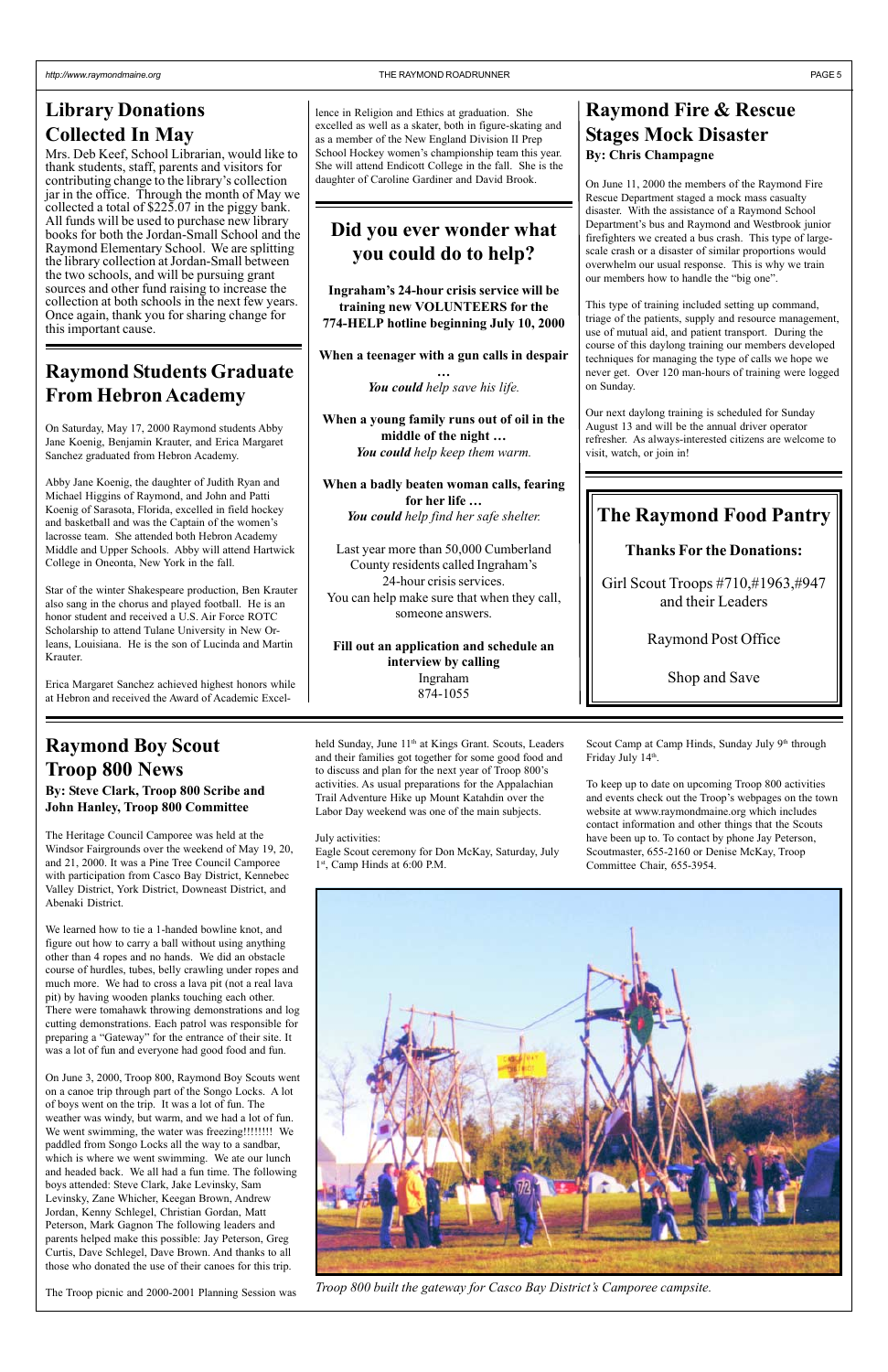# **Jones Beach Becomes Raymond Beach**

### **By: Nathan Poore**

Raymond Beach also known as Jones Beach has been officially named Raymond Beach by the Board of Selectmen at their June 20, 2000 meeting. The Board of Selectmen have also worked with the Tassel Top Park Committee and the Town Manager to develop fee schedules and facility rules. The fees schedule and rules for the facility are shown below.

At this time the contractor, Department of Inland Fisheries and Wildlife and the Town are unsure when the facility will be opened to the public. It is possible that the Beach portion of the facility will not be open during the 2000 summer season. Please continue to read the Road Runner each month for up to date information or visit the Raymond Web Site at http://www.raymondmaine.org. As always, you may call the Town Office at 655-4742 for more information.



# **Raymond Beach**

**Managed by the Town of Raymond**

**No Lifeguard on Duty**

# **Beach Rules**

- **Passenger vehicles may park in a Boat / Trailer space on a first come - first serve basis. When the parking area is full, the beach and boat launch shall be deemed closed until space becomes available. Any parking not associated with beach or boat launching use is prohibited.**
- Litter/Waste "Carry In Carry Out"
- **Beach and associated beach parking area is open to the public from 9:00 A.M. to 8:00 P.M. Fees for beach use will be charged on weekends from Memorial Day to when local schools close in June and seven days a week from that date through Labor Day.**
- **Boat launch and associated boat launch parking is open 24 hours/day and is always free of charge.**
- **Fees:**

|                         |                | (0ver 12) $(5 to 12)$ (Under 5) | Adults Children Children Senior | <i>Citizens</i> $(65+)$ |
|-------------------------|----------------|---------------------------------|---------------------------------|-------------------------|
| Raymond Residents       |                |                                 |                                 |                         |
| Season pass             | \$10           | $\mathcal{S}3$                  | Free                            | Free                    |
| Day pass                | $\mathcal{S}2$ | S1                              | Free                            | Free                    |
| Nonresidents            |                |                                 |                                 |                         |
| Seasonal pass           | \$20           | $\frac{85}{5}$                  | Free                            | Free                    |
| Day pass                | $\mathcal{S}2$ | S1                              | Free                            | Free                    |
| Boat launching activity |                |                                 |                                 |                         |
| and associated parking  | Free           | Free                            | Free                            | Free                    |

- **During inclement weather and from Labor Day to Memorial Day the beach will not have staff on duty. When beach staff is not on duty the public may use the facility free of charge from dawn to dusk.**
- **The following is prohibited at this facility:**

*Alcohol Possession and Consumption Controlled Substance / Drug Possession and Consumption Smoking Dogs and Other Pets*

*Loitering Camp Fires Soliciting*

*Violations of Facility Rules May Result in Fines and/or Arrest.*

*Raymond Beach Area Under Construction*

### **Businesses To Be Registered By: Louise Lester**

In accordance with Title 31 M.R.S.A. ß1 it has become necessary for the Town to register any mercantile enterprise doing business in Raymond under a name other than the owner's or under a partnership or corporation. The Town will be registering all businesses, which will entail a short application and one time \$10.00 charge. Any business that is registered as a corporation with the State will be required to show their annual State Corporation receipt and there will be no Town charge.

Applications have been mailed to known mercantile businesses. If you believe you should have received an application but have not, please call the Town Office at 655-4742.

# **NOTICE** TOWN OF RAYMOND JULY 4TH WEEKEND HOURS

THE RAYMOND TOWN OFFICE WILL BE **CLOSED SATURDAY, JULY 1ST AND TUESDAY, JULY 4TH** TO PROVIDE TOWN OFFICE STAFF AN OPPORTUNITY TO PREPARE YEAR-END FINANCIAL OPERATIONS AND FOR THE HOLIDAY WEEKEND.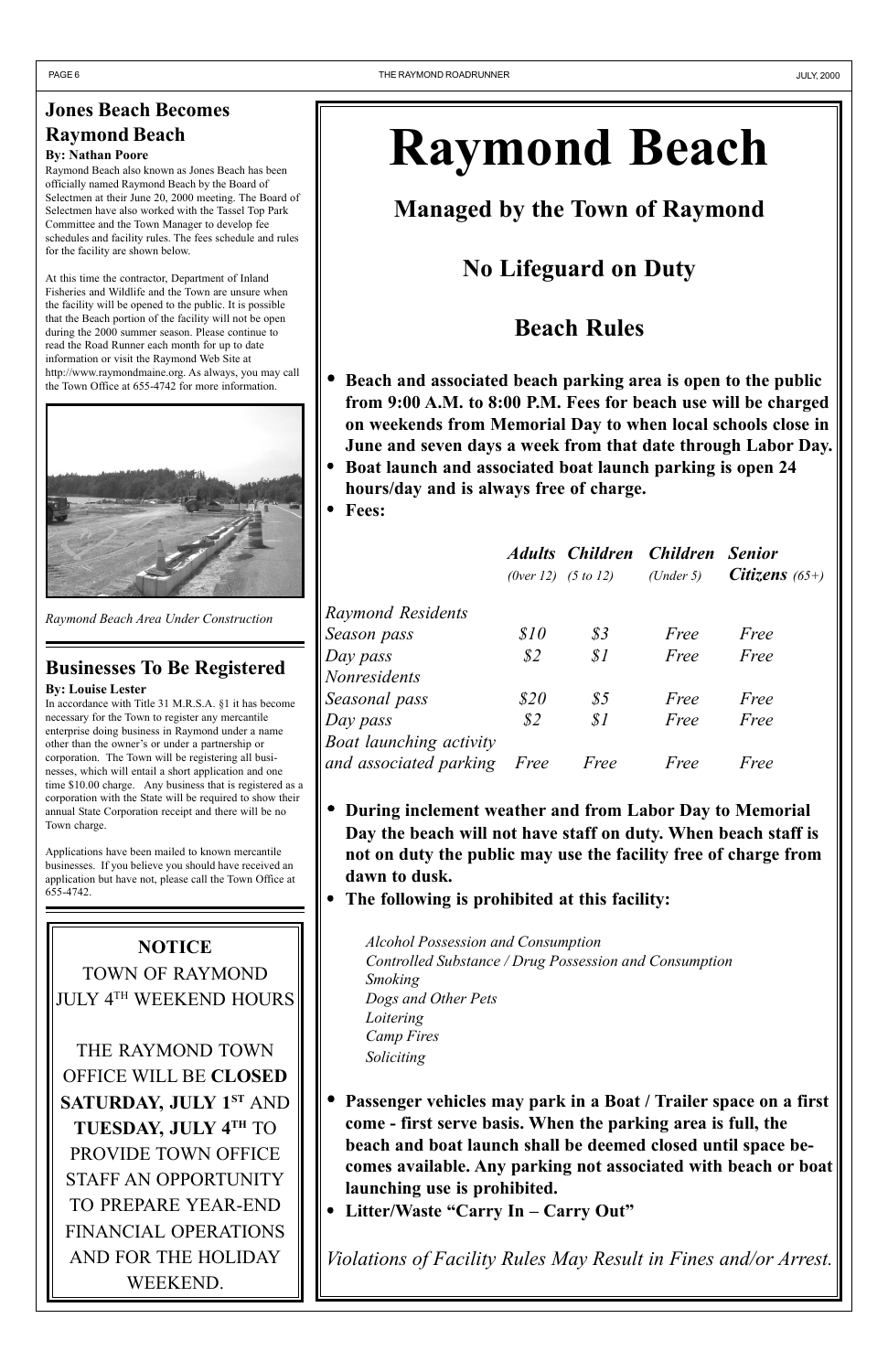# **Raymond Burning Permit Guidelines**

### **By: Chief Officers, Raymond Fire Department**

# **Boating in Raymond - A Report on Surface Use**

### **By Connie Cross**

The Raymond Fire Department is providing this article so that residents may better understand the rules and regulations of the Town of Raymond Burning Permit Guidelines, and the dangers that can occur with open burning. Every morning the Maine Forest Service issues a predicted class day. The Raymond Fire Department bases their decisions on this prediction. There are 5 class days that could be given. They are as follows:

- **Class Day 1:** Low fire danger. Meaning fires will not spread beyond heat of camp or brush fire. Will smolder in logs and snags. Precipitation may be present.
- **Class Day 2:** Moderate fire danger. Meaning fires will start from open flame, camp or brush fire. Spread slowly, may go out alone.

The Raymond Fire department will issue permits on class 1 and 2 days with sustained winds under 10mph. Permits will be limited to 10 at a time, unless we are having steady rain, which will last several hours. In this case 20 will be permitted.

 **Class Day 3:** High fire danger. Meaning fires will start from lighted match and spread rapidly in dry grass, slower in other fuel. Will go until extinguished. **Class Day 4:** Very high fire danger. Meaning fires will start readily from match or glowing cinders, will spread rapidly as they increase in size, may crown in young conifers. **Class Day 5:** Extreme fire danger. Meaning fires start readily from sparks or cigarette butts, spread and crown rapidly. Spot fires are common. All burn fiercely and may blow up unless promptly controlled.

### **The Raymond Fire Department does not allow open burning on class 3 days and above.**

Permits will be issued after 5:00 P.M. on Monday through Friday. The Maine Forest Service encourages local departments to limit hours of burning to correspond with available firefighters in town, and all day on weekends pending class day and weather. Class day information is announced at 8:30 A.M.

4. Limiting hours for "speed" sports, e.g. jet skis and ski boats?

> The exception of allowing weekday permits to be issued is to excavators. This is pending class day and weather. The burning site must have heavy equipment on site with an operator. The company who owns the equipment must obtain the permit. A builder who states they have equipment on site that belongs to an excavator is not allowable.

Respondents were also encouraged to contribute comments or concerns, and many did. It is clear that while there may be no overwhelming consensus on any of the above issues, many people care passionately about activities on Raymond's lakes. For example, Sebago Lake homeowners are almost uniformly in agreement that the laws limiting decibel levels on high-powered boats should be enforced. One person wrote: "Living on Sebago is like living next to an airport. How can Raymond maintain the market value of shorefront residential property if this annoyance continues?"

> Burning without a permit is illegal. If you burn without a permit you can be charged with a misdemeanor crime, and it will stay on your record. You can also be fined the cost for the fire department to extinguish it.

A number of Sebago Lake residents who live in the Frye's Leap area also mentioned excessive speed as being a threat both to safety and to their enjoyment of the lake and suggested a special speed zone with marked buoys for that part of the lake. People on all of our lakes wrote about inconsiderate and even unlawful use of jet skis and high speed boats that routinely operate within the 200' water safety zone and pose a threat to swimmers and wildlife. One woman wrote: ìPeaceful mornings and evenings on the lake are one of the greatest pleasures of this area. If some communities can regulate the use of leaf blowers, we should be able to do something about these wretched whining and pounding jet skis."

### **Incinerators are never permitted in Raymond, because we have municipally funded trash collection. State law prohibits permits for incinerators.**

It is recommended to be familiar with the State of Maine Rules and Guidelines for open burning. These are provided at the Raymond Dispatch Office. These should be read carefully prior to any open burning.

Last summer the Raymond Waterways Protective Association with help from the Raymond Conservation Commission mailed to every Raymond taxpayer a Lake Use Survey. Two hundred and eighty (280) people responded; of these 33% were Raymond residents and 67% were non-residents. Ninety one percent (91%) of the respondents own lakeshore property. Clearly most of the Raymond residents who responded also live on the lakes.

 The survey reminded respondents of the current surface use regulations, such as the water safety zone of 200 ft., no loud exhaust, and jet ski regulations which prohibit prolonged circling, wake jumping, and so on. Then respondents were asked if they favored more restrictive rules for their lake.

> So where do we go from here? The two "hot" issues on the survey are clearly the ones addressing jet skis and limiting activity hours for speed sports. In spite of the majority vote in this survey to ban jet skis, when we consider the results from the survey (only 53% favor banning jet skis), it does not seem a large enough majority to recommend bringing this issue before the Town. If we look to other towns in this area for guidance, none of them have been successful with the enactment of a local ordinance that would limit or prohibit particular boating activities. The only exception had been on very small lakes where there has been no prior use. In some communities the issue has pitted neighbor against neighbor and caused a lot of hard feelings. This should be avoided in Raymond but this does not mean there are no options. First, the Town may want to consider some form of stricter enforcement of the existing laws. The two IF&W wardens assigned to our area were definitely more visible last summer than in past years but are often somewhere else when a problem occurs. Since it's not likely that we'll see many more wardens on our lakes in the foreseeable future, the Town may want to consider hiring a marine constable for the summer months who would be empowered to assist the IF&W wardens in their work. An alternative would be developing a volunteer harbormaster program similar to that which has worked well in Naples.

The results of the survey are as follows:

### DO YOU FAVOR...

- 1. Increasing the water safety zone from  $200 \text{ to }$  \_\_\_ ft? All respondents: 28% favor (300' was most frequently mentioned.) Raymond residents: 32% favor
- 2. Placing on each lake a buoy(s) marking 200' (or  $\text{f.t.}$ ) from shore as a reference point?

All respondents: 40% favor Raymond residents: 51% favor

3. Prohibiting jet skis?

All respondents: 65% favor Raymond residents: 53% favor

All respondents: 50% favor Raymond residents: 58% favor

5. Marine safety patrols to augment the work of the IF&W wardens?

All respondents: 67% favor Raymond residents: 59% favor

6. Do you favor contributing towards the expense of enforcing lake rules?

All respondents: 65% in favor Raymond residents: 54% in favor You Can Help! - The old saying about doing it yourself when you want something done may hold true here. Although we may not be empowered with enforcing the law, there is no reason why all of us can't help our friends and visitors know what is expected. Sometimes visitors from away simply aren't aware that their boating behavior is threatening to loons or to swimmers. We must tell them. Sometimes our neighbors may not be aware that when their children get on jet skis and circle endlessly in the cove that they are driving the rest of us crazy. In a non-confrontational fashion, we should let them know. And the squeaky wheel gets the grease. Call the State Police (800-482-0730) for help with persistent or extreme problems. Then, says Lt. Berry, be sure to stay by the phone so that when a warden calls back, you can provide him with additional details.

Regarding the problems on Sebago Lake mentioned previously, Lt. Nat Berry of the Dept. of IF&W says that IF&W cannot legally change the speed limit in the narrows between Raymond Neck and Frye Island. For this to happen, we must petition IF&W Commissioner Lee Perry for a rule change in boating statutes on Sebago Lake. This may well be worth looking into. The noise problem is more confusing. Lt. Berry says that many boats, which seem too loud, actually fall within legal decibel limits. The Town may want to consider researching the noise level issue further.

Education is and should continue to be a strong component. Employees in the Town Office have been providing every person who registers a boat a copy of a laminated card developed last summer by the Lakes Environmental Association in Bridgton. The card contains a simplified version of the existing surface use laws. These cards should also be made available to real estate agents to distribute to cottage renters.

Obviously, none of these initiatives is going to solve all the problems, and many people will be unhappy that we are not pushing for more action. But the Maine legislature has expanded the window during which surface use changes may be made, and as time goes by perhaps more people will see the need. In the meantime, we hope these incremental steps will be helpful. We thank all those who took the time to complete the survey and especially those who provided lengthy and thoughtful comments. Let's hope this summer will provide many sun-filled days for swimming and boating, and let's remember to operate our boats safely and with consideration for others so that we all may enjoy our beautiful lakes.